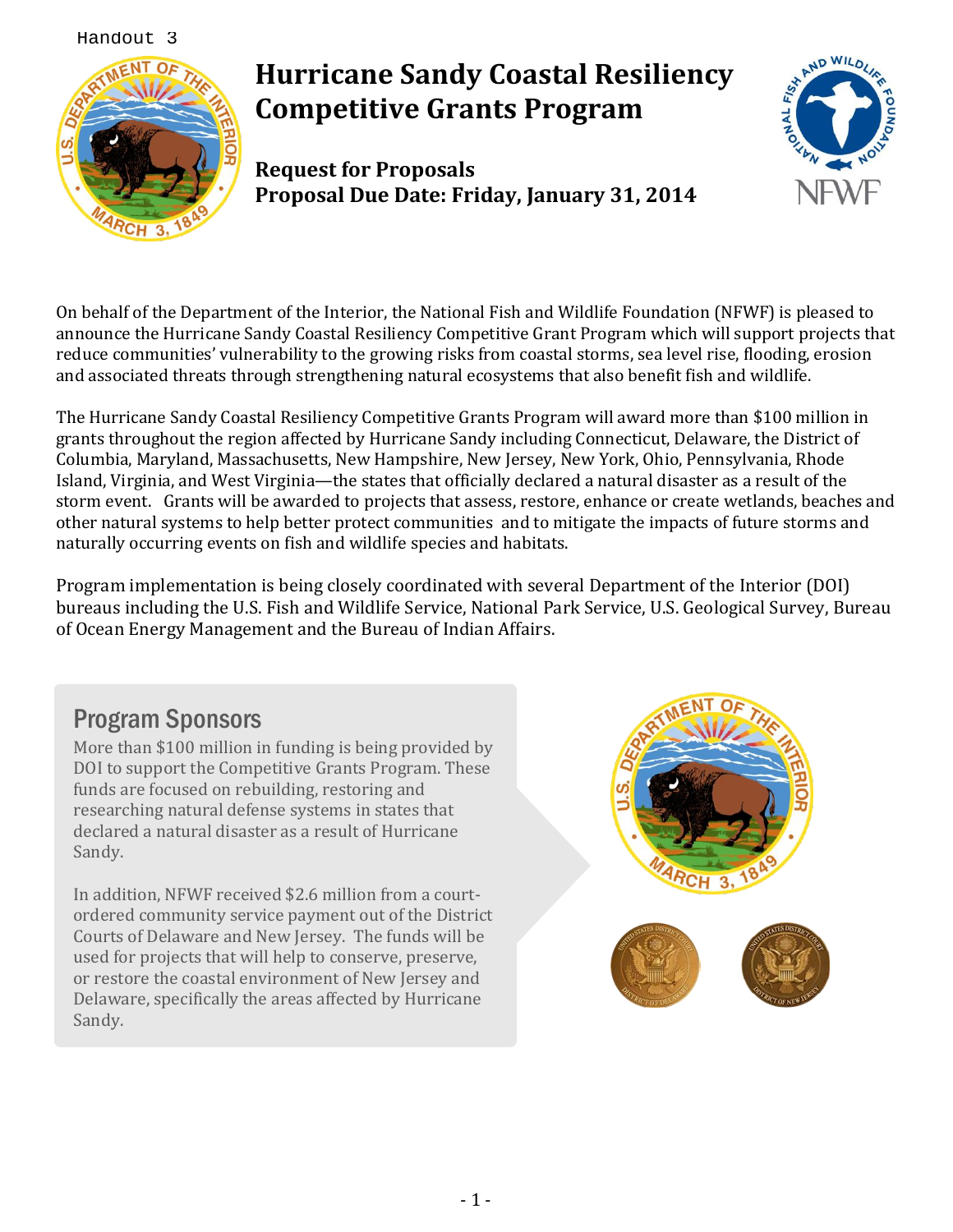### **FUNDING OPPORTUNITIES**

**Project Planning and Design.** Recognizing that more technically complicated restoration and protection projects often require a phase of planning, design and permitting, applicants may request funding up to \$250,000 to support this phase of project development for on-the-ground projects. Such funding may be used to support the preparation of conceptual designs, engineering

**LEVERAGING PROJECTS ON FEDERAL LANDS.** Proposals that complement or leverage projects on federal lands that were funded through Department of the Interior's Sandy Supplemental Mitigation Funds are strongly encouraged. (Click [here](http://www.nfwf.org/hurricanesandy/Pages/doi_funding.aspx) for information on that program and funded projects.)

plans, and detailed project budgets, to facilitate permitting processes, and to support other related tasks to position projects for successful implementation in the future. Projects that receive grants for planning and design may be eligible for funding in future grant cycles, to the extent they occur, to seek funding for project implementation.

While project design grants are not expected to achieve environmental or conservation outputs and outcomes, proposals should demonstrate that the resulting project plan, when implemented, will address program goals related to coastal resiliency and ecosystem enhancements. Proposals should explain how key stakeholders will be involved in the design process and provide assurance that the project implementation phase will be supported by key stakeholders (i.e., local or state regulatory agencies) once planning is completed.

**Coastal Resiliency Assessments.** DOI will invest in mapping, analysis, assessments, resiliency planning, and natural resource prioritizations that advance our knowledge of the effects of climate change, sea level rise, and storm events on coastal natural ecosystems and communities. The assessments should be designed to inform future management actions, policies and practices that can help natural resource managers and communities mitigate for the impacts of future storms and other naturally occurring events. Applicants should indicate how proposed assessments will complement existing assessments being conducted by DOI bureaus, existing partnerships including Landscape Conservation Cooperatives, and activity by other agencies and organizations. Grant funding of up to \$1 million will be available for projects in this category.

**Restoration and Resiliency Projects.** Grant requests ranging from \$250,000 to \$5 million will be considered for projects that restore, enhance or create naturally functioning habitats or ecological systems for the benefit of communities and fish and wildlife species. Projects should demonstrate how they protect and enhance resiliency of natural systems and help to mitigate the impacts of future storms and other naturally occurring events on communities, fish and wildlife. Projects should result in measureable and observable improvements to these systems.

Projects can be conducted on Federal, state or local government lands or private lands where

#### **YOUTH AND VETERAN ENGAGEMENT.**

Projects that include a significant role for youth and veterans are strongly encouraged. Participation of youth and veterans may include commitments such as employment opportunities or internships that are designed to educate and provide hands-on experiences that can aid youth and veterans in finding future employment in natural resource conservation, natural and cultural history and related fields. Opportunities to engage youth and veterans in volunteer activities associated with individual projects are also welcomed.

there is a sufficient commitment to the protection of those lands for conservation purposes. However, given the goals of coastal resiliency, projects that consider the larger landscape and involve multiple landowners are encouraged.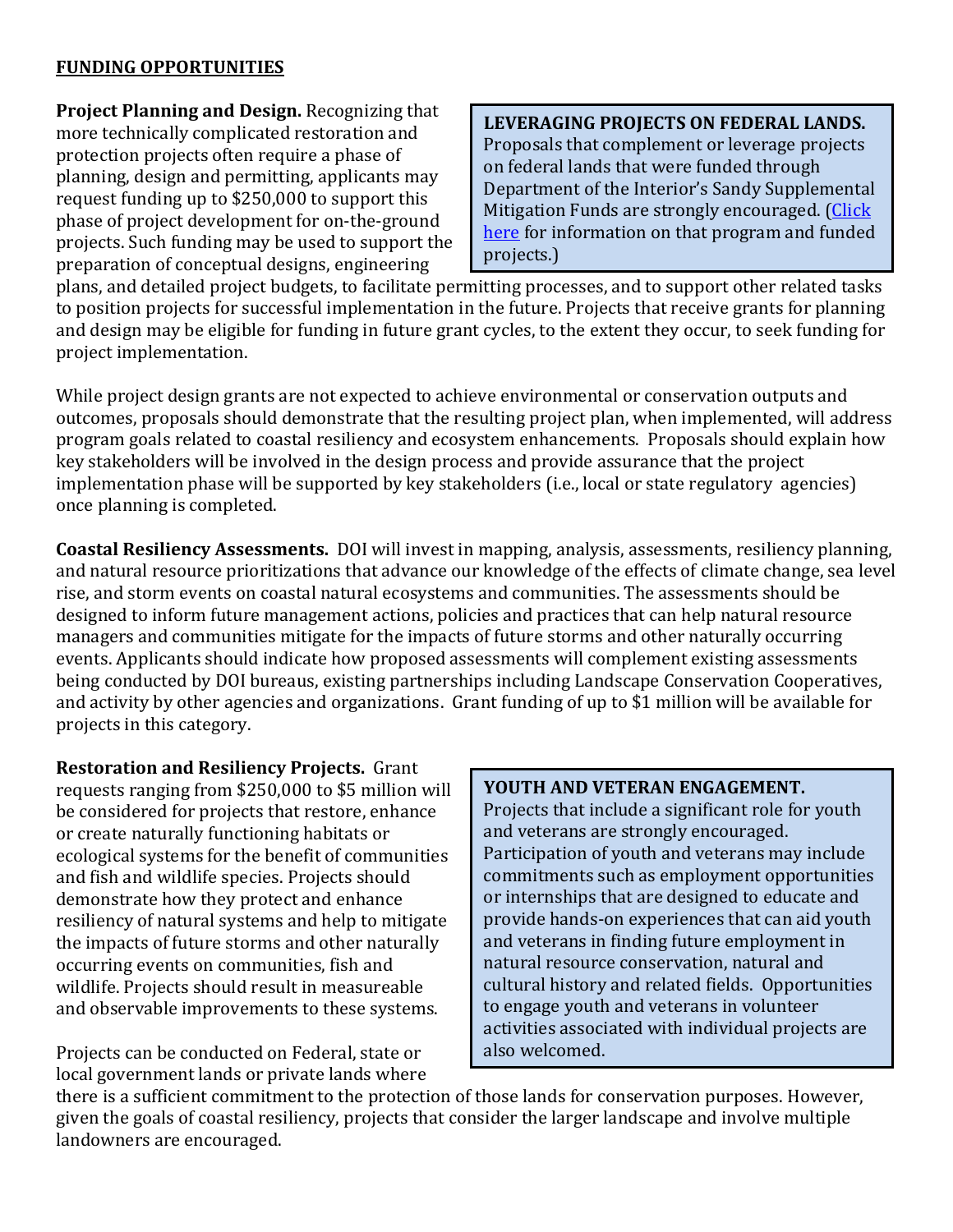Projects should describe the measurable outcomes (i.e. acres of wetlands and marsh created, miles of dunes and beaches replenished, miles of shoreline restored, number of communities integrating resiliency into future land use planning, etc.) anticipated through project implementation and highlight how these outcomes will enhance resiliency for the benefit of communities and fish and wildlife.

Furthermore, projects should support habitat and restoration goals of the Department of the Interior and its bureaus and complement state and local conservation priorities, including State Wildlife Action Plans (SWAPs), which are consistent with the goals of this program.

Finally, applicants should have a track record of project implementation success and the technical capacity to implement projects at a large scale. Applicants should also demonstrate strong partnerships with Federal, state and local agencies, existing regional partnerships such as Landscape Conservation Cooperatives as well as communities, non-profit organizations. Applicants are strongly encouraged to include a voluntary component that allows for citizens, students and others to participate.

Examples of restoration activities that are eligible for funding through this program include, but are not limited to:

- Sub-tidal Habitat
	- o Build or restore oyster reefs
	- o Replant submerged aquatic vegetation (SAV)
- Beaches and Dunes
	- o Restore and enhance beach, bluff and/or dunes
	- o Re-vegetate native plant communities
	- o Rebuild and stabilize critical nesting islands
	- o Install living shorelines
	- o Rebuild lower beach habitat
- Wetlands and Marshes
	- o Clear large debris and hazardous material from habitats, including wetlands
	- o Plant or replant with native vegetation
	- o Restore tidal hydrology
	- o If appropriate install structures to protect against erosion and habitat loss
- Near-Coastal Freshwater Habitat
	- o Assess and repair water control structures and pumps for managed wetlands and freshwater pond areas
	- o Rebuild vernal pools and restore freshwater impoundments
	- o Repair channels between estuaries and ponds allowing for freshwater return
	- o Restore breached dikes
- Coastal Forests
	- o Take reasonable measures to prevent against salt water intrusion
	- o Plant or replant areas suitable for forest habitat with native species
- Inland Rivers and Streams
	- o Riparian buffer restoration and creation
	- o Stream restoration
	- o Dam removal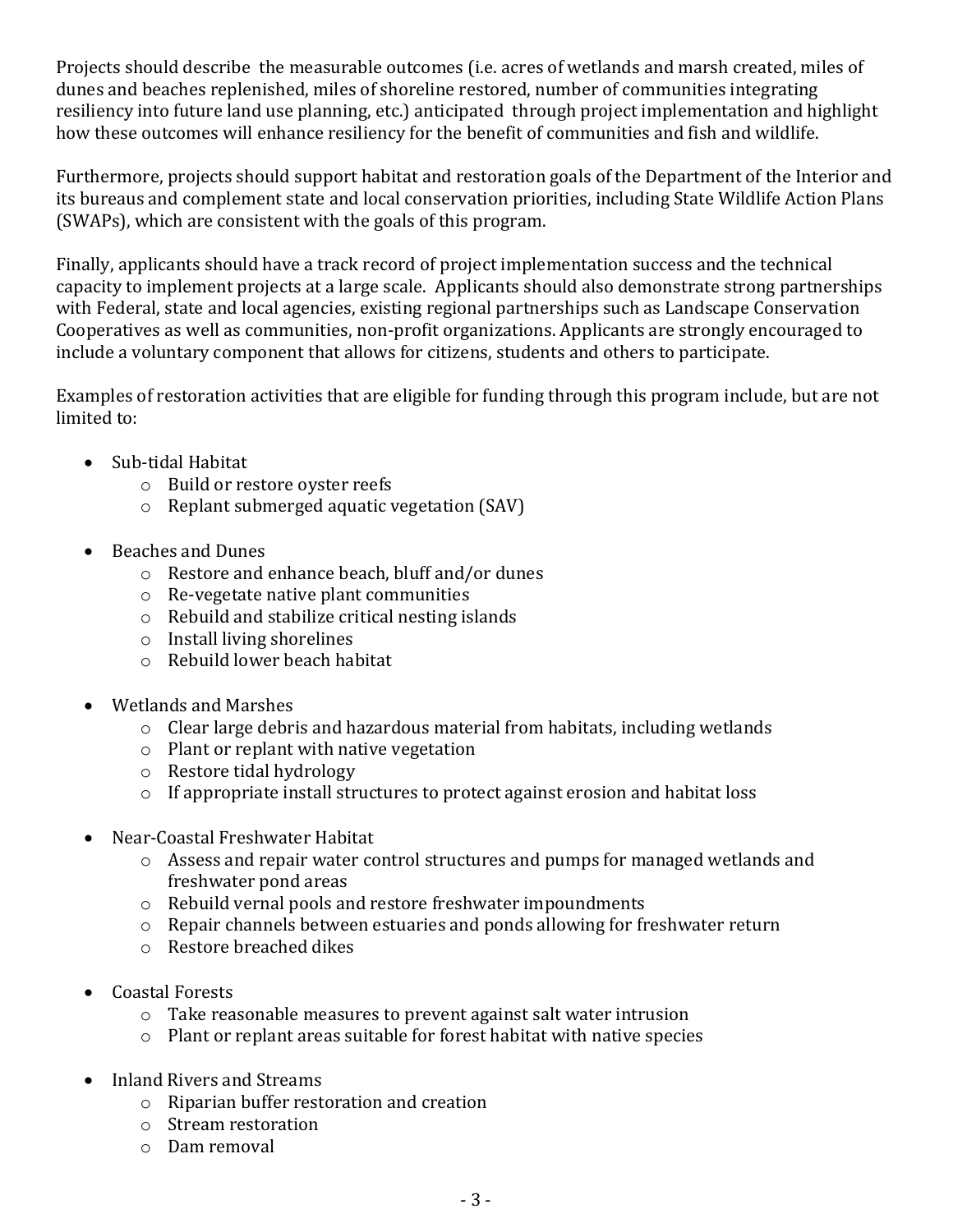- o Culvert replacement, upgrade or repair
- o Floodplain reconnection

**Green Infrastructure.** Projects using green infrastructure techniques and approaches that provide multiple ecosystem benefits and help to provide community resiliency will be considered for funding. These projects may include rebuilding natural systems in communities, such as wetlands, floodplains and forests, or applying green/"nature-based" stormwater management techniques including projects that infiltrate, capture and reuse stormwater to maintain or restore natural hydrology and prevent overflows and flooding. By establishing new or enhancing existing green infrastructure within or nearby communities, the impacts from future storms as well as sea level rise can be mitigated and wildlife and water quality can be enhanced. Grant requests ranging from \$250,000 to \$1 million will be considered.

**Community Coastal Resiliency Planning.** Projects that assist local governments and community organizations to integrate environmentally-sound solutions into comprehensive planning and zoning and into capital programs for parks, schools, transportation and community redevelopment will be considered for funding. Projects should demonstrate how local governments can integrate green infrastructure restoration, protection and maintenance into existing budgets and planning processes across multiple government departments (e.g., public works, parks and recreation, emergency management, education, transportation). Grant requests ranging from \$100,000 to \$500,000 will be considered and projects that involve multiple communities that are committed to the implementation of these planning exercises are encouraged.

## **EVALUATION CRITERIA**

Proposals will be reviewed, evaluated and scored based on the extent to which they meet the following criteria:

- **Environmental and Community Benefits (65 points)** –Projects will increase community resiliency, such as reducing vulnerability to the growing risks from coastal storms, sea level rise, flooding, erosion and associated threats by strengthening natural ecosystems that also benefit fish and wildlife. Essentially, the ecological outcomes of any project should provide resiliency benefits for population centers or communities in proximity to the project. For example, projects should:
	- o increase the resilience and capacity of ecosystems and infrastructure to withstand impacts of future storms;
	- o address consequences of large-scale storms such as ecological and coastal change; flood and/or wind damage to built infrastructure; economic and commercial disruption; disruption of services
	- o explain the importance of the project location to creating or enhancing coastal resiliency and why the proposed project or strategy is appropriate for addressing coastal resiliency needs in that location; describe how the project design was informed by sound science and practice; and explain how any risks associated with the project will be mitigated in order to reduce any potential for negative impacts on resiliency.
	- o describe how the project benefits are substantial and measureable over a long-period of time, require minimal re-investment or operational costs after project completion, and account for projected changes in environmental stressors (e.g. climate change, sea level rise, land use/urbanization).
	- o leverage and amplify benefits of other proposed projects or ongoing resilience efforts, particularly those that complement recent investments made through the DOI Mitigation Fund;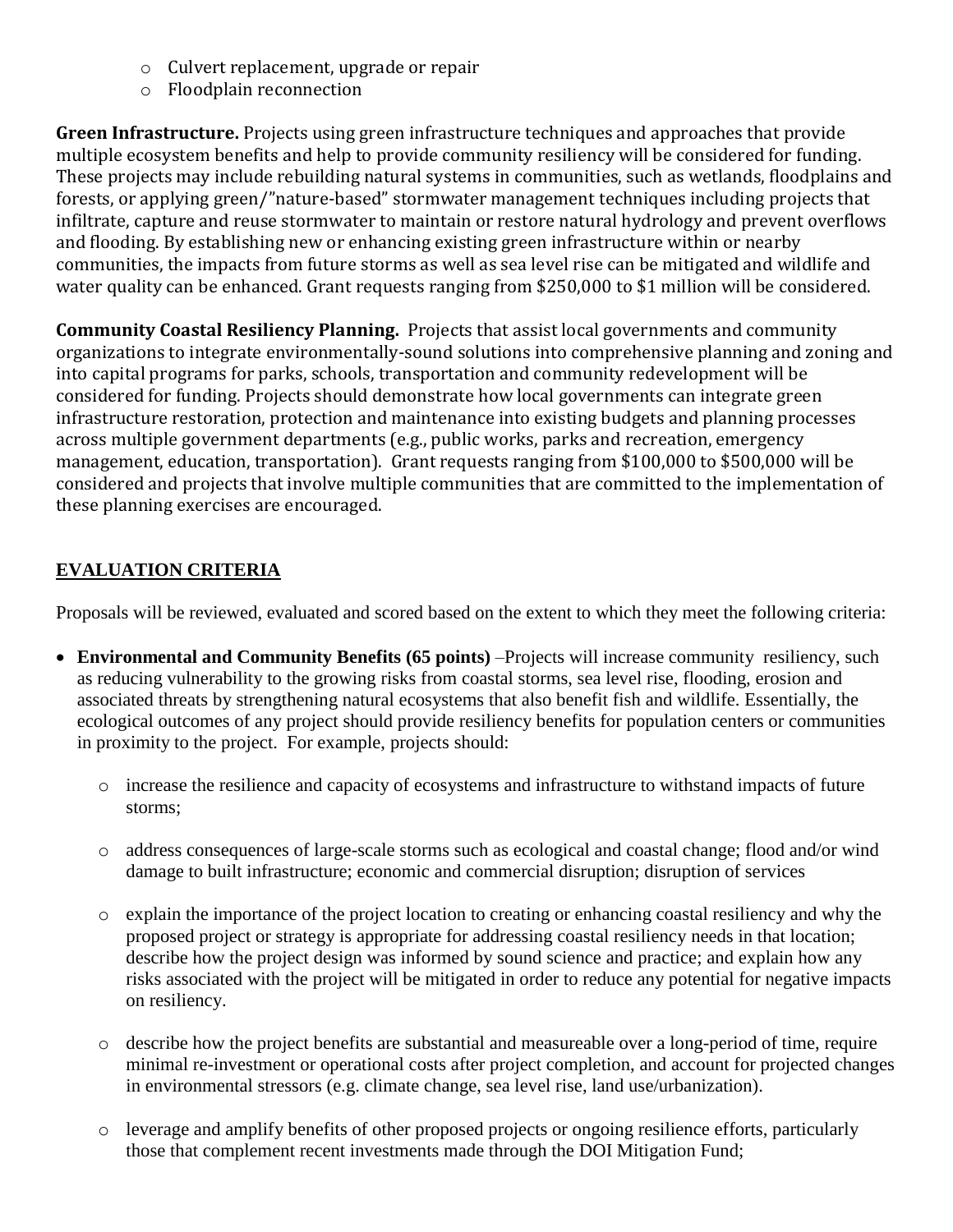- $\circ$  explain how long will it take for the expected benefits to be realized (i.e., speed to functionality) and have an positive impact on natural systems and communities; and,
- o if appropriate, explain how the project will advance innovative technologies and practices that have the potential to drive down the cost and accelerate adoption of resiliency and adaptation strategies.
- **Collaboration and Partnerships (10 points)** Stakeholders, communities, and municipalities were actively engaged in the planning process. An appropriate partnership exists to implement the project and the project is supported by a strong local partnership that will sustain it after the life of the grant.
- **Work Plan & Logistics (10 points)** Project is technically sound and feasible, and the proposal sets forth a clear, logical and achievable work plan. Project team is well qualified and factors such as risk, permits and approvals, and safety are addressed adequately.
- **Budget (10 points)** The budget is cost-effective, in-line with industry standards and is generally reasonable, and leverages other financial contributions.
- **Youth and/or Veteran Engagement (5 points)** Project significantly involves youth and/or veterans in the completion of the project. Provides long-term benefits beyond the life of the project to those involved.

### **GUIDELINES FOR IMPLEMENTATION GRANTS**

- Projects must be implemented entirely within the states that officially declared a natural disaster as a result of the storm system: Connecticut, Delaware, the District of Columbia, Maryland, Massachusetts, New Hampshire, New Jersey, New York, Ohio, Pennsylvania, Rhode Island, Virginia, and West Virginia.
- Projects that are in the planning stage may be funded in phases, where an initial grant phase may support completion of the planning and design stage of a project and a subsequent phase(s) supports on-the-ground implementation.
- Successful applicants will be required to provide sufficient documentation that the project expects to receive or has received all necessary permits and clearances to comply with any Federal, state or local requirements. Where projects involve work in the waters of the United States, NFWF strongly encourages applicants to conduct a permit pre-application meeting with the Army Corps of Engineers prior to submitting their proposal. In some cases, if a permit pre-application meeting has not been completed, NFWF may require successful applicants to complete such a meeting prior to grant award.
- All appropriate, on-the-ground projects should include a monitoring plan and collect and generate data for future use. In these cases, applicants will be asked to develop Quality Assurance Project Plans (QAPPs) as part of their grant. Applicants should budget time and resources to complete this task if appropriate.
- Eligible applicants include: non-profit 501(c) organizations (e.g., watershed organizations, homeowners associations, environmental groups, etc.), local governments and agencies (e.g., counties, townships, cities, boroughs, conservation districts, planning districts, utility districts, etc.), state government agencies and academic institutions.
- Individuals are *not* eligible for implementation grants.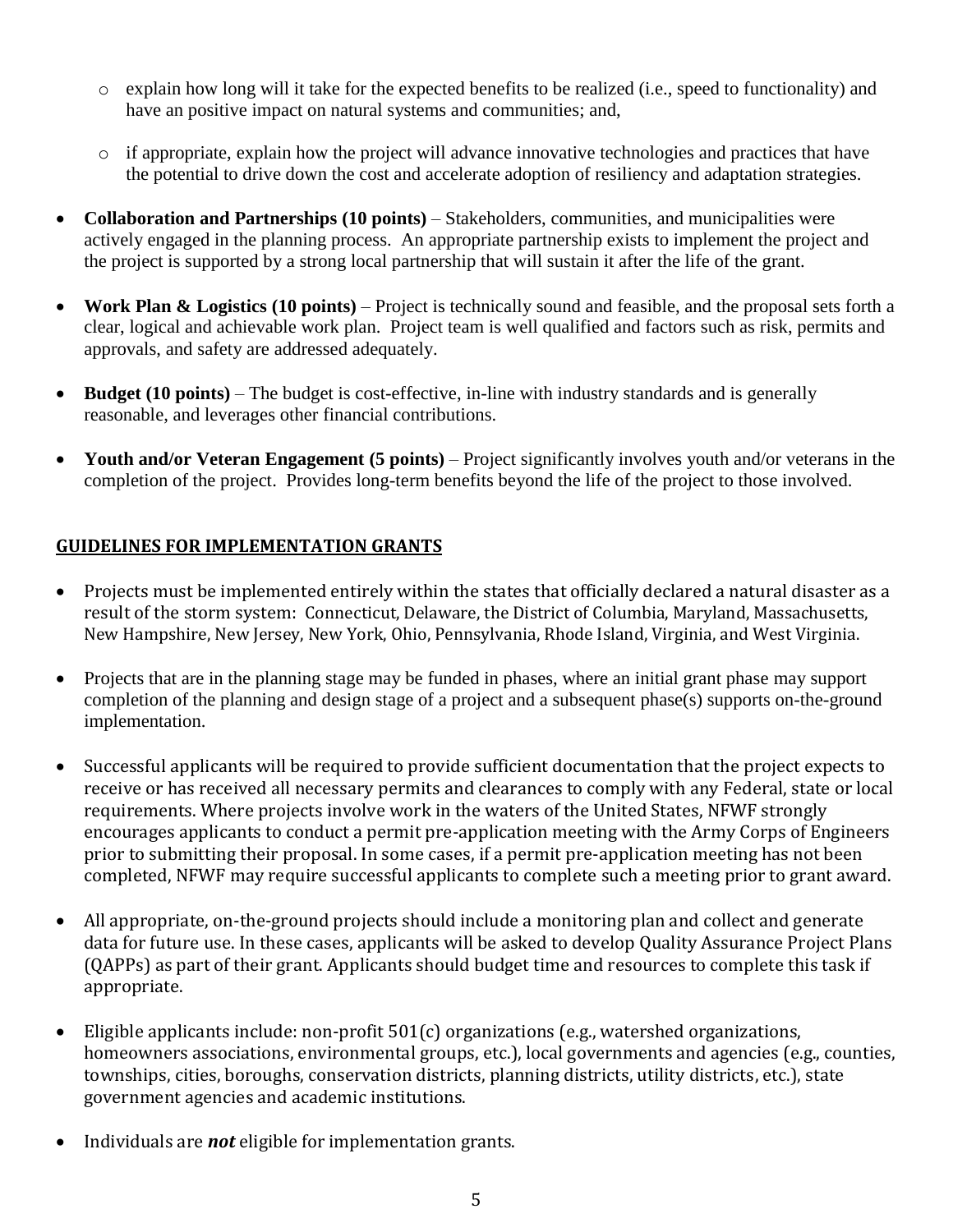- Projects must engage all appropriate local partners to ensure the long-term sustainability of the project, as well as its integration into local programs and policies. In most cases these partners will include: local government agencies (e.g., departments of planning, zoning, public works, environment, school districts, etc.), local watershed groups, and community leaders.
- Projects must be technically sound and feasible and carried out by qualified individuals and organizations.
- Grantees must contribute **non-Federal matching funds and in-kind services** valued at a minimum of 25 percent of total project costs. Applicants are encouraged to show federal partner contributions as well, although these contributions may not count toward the minimum match. Match should be calculated as a percentage of the total project costs, where the grant request plus the match equals the total project costs.
- Grantees may only use grant funds for indirect costs if 1) the grantee organization has a federallyapproved indirect rate; AND, indirect costs do not exceed 15 percent of the total grant request (even when the federally-approved rate is greater than 15 percent).
- Projects must be ready to begin implementation within six months of the grant award.
- Projects must be completed within 2 years of grant award.
- All applicants with active grants from NFWF must be in good standing in terms of reporting requirements, expenditure of funds, and QAPPs (if required).

### **INELIGIBLE USES OF GRANT FUNDS**

- Neither grant funds nor matching contributions may be used to support political advocacy, lobbying or litigation.
- Grantees may not use grant funds to support ongoing efforts to comply with legal requirements, including permit conditions, mitigation and settlement agreements.

### **HOW TO APPLY FOR A GRANT**

- **1.** Go to [www.nfwf.org/easygrants](http://www.nfwf.org/easygrants) to register in our Easygrants online system. (If you already are a registered user, use your existing login.) Enter your applicant information.
- **2.** Select the "Apply for Funding" Tab at the top of the screen. Select the "Hurricane Sandy Coastal Resiliency Competitive Grants Program 2013" from the list of options.
- **3.** Follow the instructions in Easygrants to complete your application. Once you get started, you may save your application in progress and return another time to complete and submit it.

The application will be made available in Easygrants no later than November 12, 2013. Proposals are due on January 31st, 2014 and must be submitted through NFWF's online application at [www.nfwf.org/easygrants.](http://www.nfwf.org/easygrants)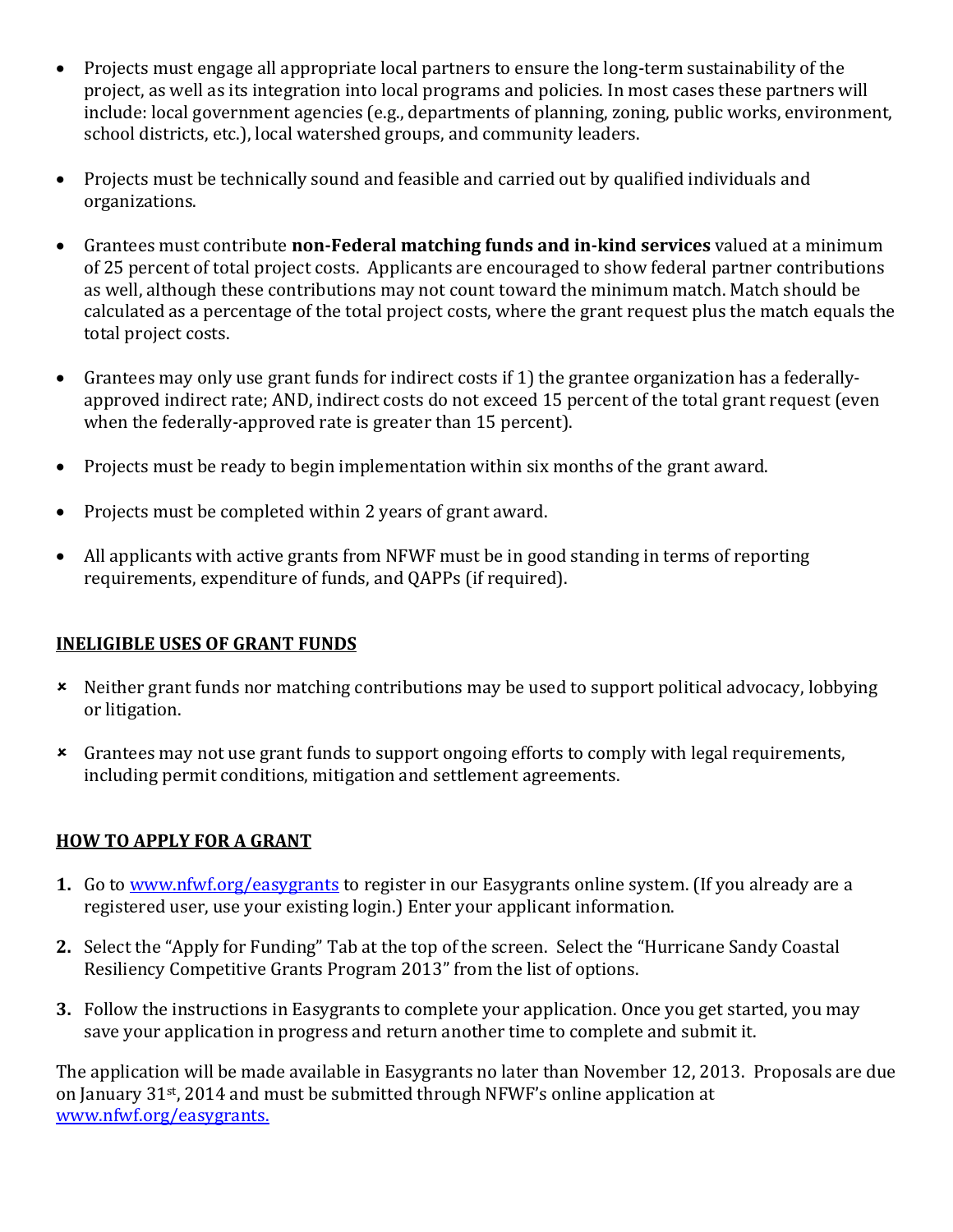#### **IMPORTANT DATES**

NFWF will host a series of regional workshops and an information webinar for applicants to review this Request for Proposals and respond to questions.

- November 18, 2013 Regional Workshop: Annapolis, MD
- 
- 
- 
- 
- 
- 
- 
- November 19, 2013 Regional Workshop: TBD, RI
- December 9, 2013 Regional Workshop: Monmouth, NJ
- December 10, 2013 Regional Workshop: Jamaica Bay, NY
- December 17, 2013 Webinar for Applicants
- January 31, 2014 Proposals Due
- April 2014 Anticipated announcement of awards\*

For additional information, please contact Mandy Chesnutt at [Mandy.Chesnutt@nfwf.org](mailto:Mandy.Chesnutt@nfwf.org) or Martin McHugh a[t Martin.McHugh@nfwf.org.](mailto:Martin.McHugh@nfwf.org)